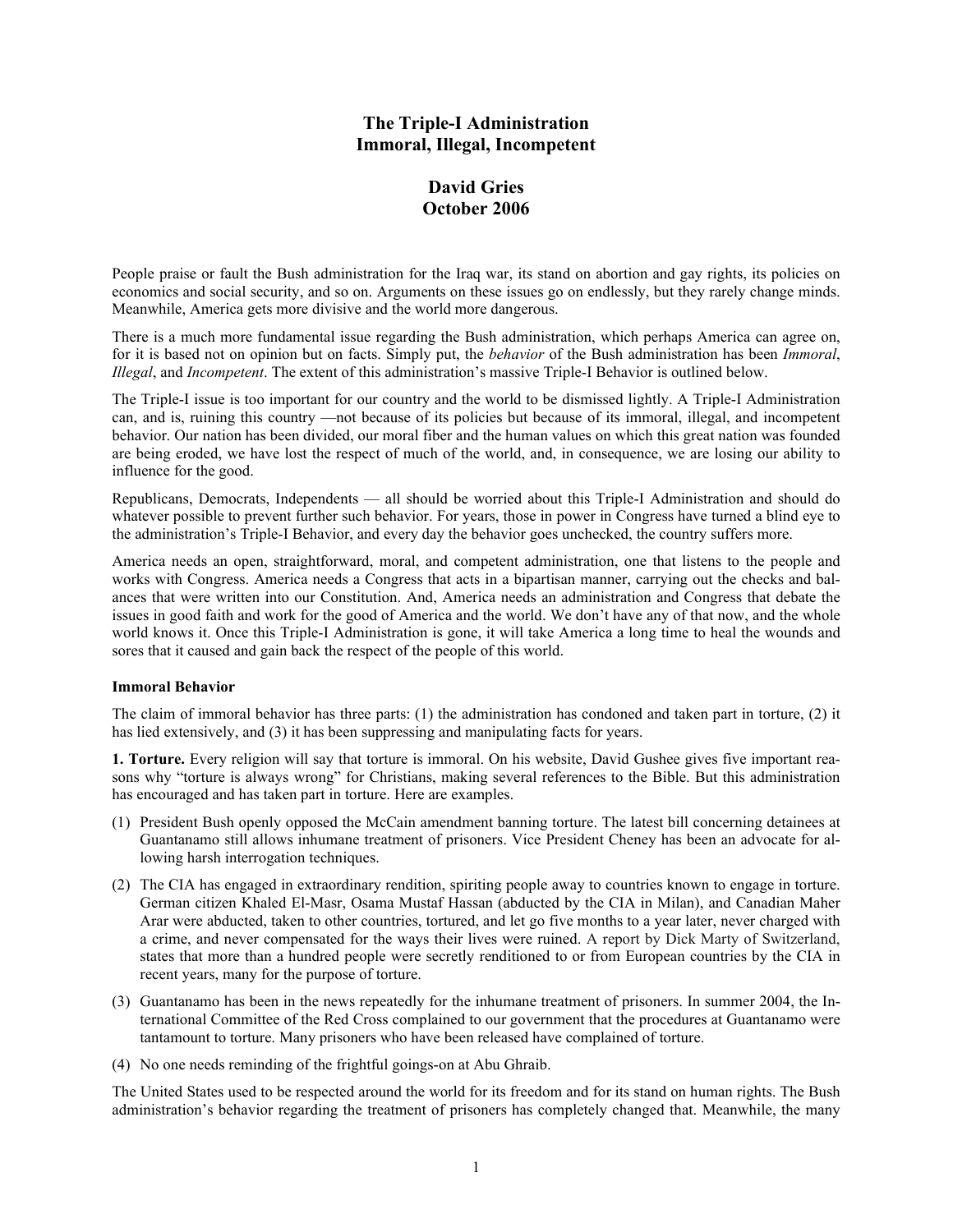Americans who do believe in human dignity are ashamed at what has been done in the name of this country. Long ago, Congress should have told this administration that there is no compromise: torture is immoral, is against our principles, and will not be allowed.

**2. Lies and misleading statements**. One of the ten commandments of Judaism, Christianity, and Islam states that one should not lie or give false testimony. Truth is a basic principle of all religions. Yet, the Bush administration has time and time again resorted to misleading statements and lies. A House minority report titled *The Constitution in Crisis* mentions many of these lies and misleading statements, and several websites have shown through careful analysis that statements by Bush, Cheney, Rice, and Rumsfeld leading up to the war with Iraq were at best misleading and at most lies.

One infamous lie is Bush's statement on 20 April 2004 that, "Anytime you hear the United States government talking about wire tap, it requires—a wire tap requires a court order. ... When we're talking about chasing down terrorists, we're talking about getting a court order before we do so." Years before, Bush had ordered warrantless wiretapping. Another lie: Four days after Katrina, Bush said, "I don't think anybody anticipated the breach of the levees." But a video appeared on the Internet, showing him being briefed on 28 August.

Recently, in an interview on CBS, he said, "We don't torture", but the whole world knows that this administration has been torturing people. All through summer 2006, Bush has been telling us how much safer we were because of our going to war with Iraq, but information from a National Intelligence Report from April 2006 says otherwise.

Time and time again, this administration is caught in misleading statements. This behavior has lost the administration the trust and respect of millions. Listening to the administration on the TV or radio has no meaning any more, for one cannot believe what they say.

**3. Suppression and manipulation of facts**. A report of the Union of Concerned Scientists from March 2004 discusses "A well-established pattern of suppression and distortion of scientific findings by high-ranking Bush administration appointees." There is strong documentation, the report says, of a wide-ranging effort to manipulate the government's scientific advisory system to prevent the appearance of advice that might run counter to the administration's agenda, and there is evidence that the administration often imposed restrictions on what government scientists can say or write about sensitive topics.

Here is an example. The New York Times reported in June 2003 that the White House edited a report on climate change, whittling down a long section on the risks from rising global temperatures to a few noncommittal paragraphs. EPA staff protested, to no avail, saying that the section on climate "…no longer accurately represents scientific consensus on climate change."

Another example. In June 2003, Chief Medicare Actuary Richard Foster provided the White House with data that indicated that the Medicare legislation being pushed by the Triple-I Administration would cost 25% to 50% more than the administration's public estimates. The administration did not disclose this information. In fact, Foster was ordered under pain of severe consequences not to disclose that information to Congress.

These are just a few samples of the suppression and manipulation of facts by this Triple-I Administration.

When the administration cannot be trusted to act in good faith, in an open and honest way, when the administration cannot be trusted to speak the truth, the whole country and the world suffers tremendously.

### **Illegal Behavior**

A 2005 minority report of the House Judiciary Committee states that the Bush administration violated several federal laws by (1) committing fraud against the United States; (2) making false statements to Congress; (3) violating the war powers resolution; (4) misusing government funds; (5) violating federal laws and international treaties prohibiting torture and cruel, inhuman, and degrading treatment; (6) retaliating against witnesses and other individuals; and (7) leaking and improperly using intelligence.

Other groups are concerned with the illegal actions of the Triple-I Administration. In August 2006, the American Bar Association House of Delegates adopted a resolution that "The American Bar Association opposes, as contrary to the rule of law and our constitutional system of separation of powers, the misuse of presidential signing statements …". Bush has attached signing statements to more than 750 bills including a bill that outlaws torture, reserving the right to waive the law if he wants. Some GOP Senators have condemned him for this. Republican Congressman Ron Paul has said that Bush has presided over a system-wide doctrine of violating the Constitution at every turn and should be impeached.